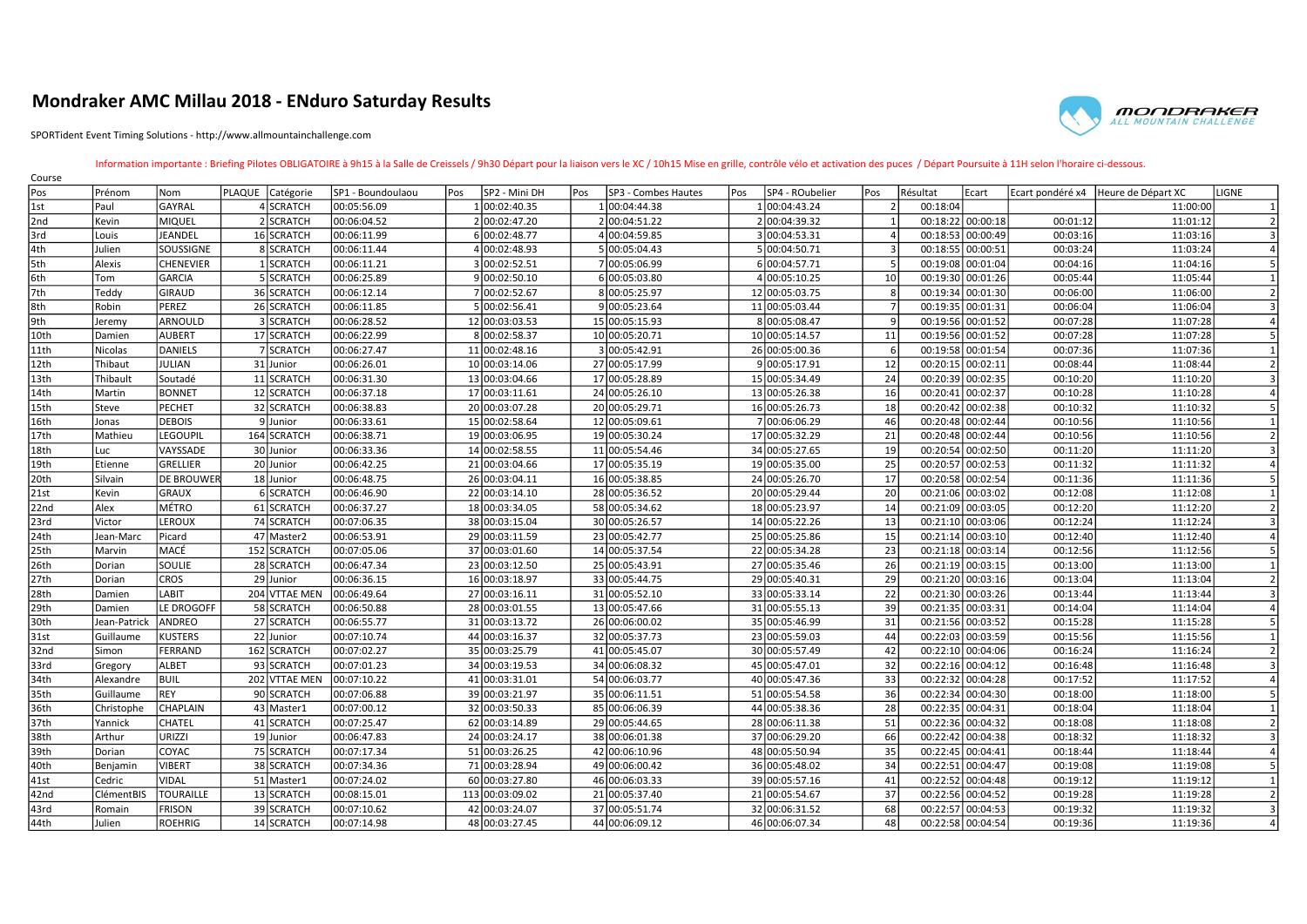| 45th | Marceau      | <b>BOURDARIAS</b>  | 103 SCRATCH   | 00:07:13.32 |            | 45 00:03:26.99  | 43 00:06:22.55  | 60 00:05:56.25  | 40  | 00:22:59 00:04:55 | 00:19:40 | 11:19:40 |
|------|--------------|--------------------|---------------|-------------|------------|-----------------|-----------------|-----------------|-----|-------------------|----------|----------|
| 46th | Alexandre    | BELLEDENT          | 64 SCRATCH    | 00:07:30.35 |            | 67 00:03:21.97  | 35 00:06:02.37  | 38 00:06:06.38  | 47  | 00:23:01 00:04:57 | 00:19:48 | 11:19:48 |
| 47th | Jules        | FABRE              | 155 Junior    | 00:07:10.64 |            | 43 00:03:41.34  | 71 00:06:11.01  | 49 00:05:58.79  | 43  | 00:23:01 00:04:57 | 00:19:48 | 11:19:48 |
| 48th | Julien       | <b>CHARRAS</b>     | 117 SCRATCH   | 00:07:27.96 |            | 65 00:03:25.12  | 40 00:06:05.27  | 42 00:06:12.09  | 52  | 00:23:10 00:05:06 | 00:20:24 | 11:20:24 |
| 49th | Olivier      | <b>TOURETTE</b>    | 157 Master1   | 00:07:16.98 |            | 50 00:03:29.78  | 51 00:06:04.66  | 41 00:06:19.26  | 57  | 00:23:10 00:05:06 | 00:20:24 | 11:20:24 |
| 50th | Michel       | ROUYRE             | 203 VTTAE MEN | 00:07:20.04 |            | 54 00:03:49.10  | 83 00:06:05.81  | 43 00:05:59.42  | 45  | 00:23:14 00:05:10 | 00:20:40 | 11:20:40 |
| 51st | Thomas       | URZEDOWSKI         | 57 SCRATCH    | 00:07:16.45 |            | 49 00:03:30.02  | 52 00:06:21.33  | 58 00:06:09.74  | 49  | 00:23:17 00:05:13 | 00:20:52 | 11:20:52 |
| 52nd | <b>Brian</b> | ALMELA             | 66 SCRATCH    | 00:07:14.51 |            | 47 00:03:28.23  | 48 00:06:23.42  | 61 00:06:15.82  | 56  | 00:23:21 00:05:17 | 00:21:08 | 11:21:08 |
| 53rd | Edgar        | <b>BOUSQUET</b>    | 154 Junior    | 00:07:23.12 |            | 59 00:03:34.00  | 57 00:06:15.86  | 54 00:06:09.95  | 50  | 00:23:22 00:05:18 | 00:21:12 | 11:21:12 |
| 54th | Pierre-Cecil | <b>IRISSOU</b>     | 127 SCRATCH   | 00:07:20.20 |            | 55 00:03:27.58  | 45 00:06:11.25  | 50 00:06:24.21  | 62  | 00:23:23 00:05:19 | 00:21:16 | 11:21:16 |
| 55th | Olivier      | DRUILHE            | 52 Master1    | 00:07:30.96 |            | 68 00:03:28.15  | 47 00:06:14.58  | 53 00:06:13.58  | 53  | 00:23:27 00:05:23 | 00:21:32 | 11:21:32 |
| 56th | Cedric       | Sedilleau          | 37 Master1    | 00:06:54.67 |            | 30 00:03:25.10  | 39 00:07:37.30  | 115 00:05:37.11 | 27  | 00:23:34 00:05:30 | 00:22:00 | 11:22:00 |
| 57th | Cyril        | <b>FREMAUX</b>     | 48 Master1    | 00:07:17.37 |            | 52 00:03:35.52  | 61 00:06:22.19  | 59 00:06:19.58  | 58  | 00:23:34 00:05:30 | 00:22:00 | 11:22:00 |
| 58th | Mark         | <b>COYDE</b>       | 46 Master1    | 00:07:07.16 |            | 40 00:03:38.20  | 66 00:06:24.30  | 62 00:06:25.81  | 63  | 00:23:35 00:05:31 | 00:22:04 | 11:22:04 |
| 59th | Alexis       | <b>LLORET</b>      | 23 SCRATCH    | 00:07:13.74 |            | 46 00:03:48.92  | 81 00:06:17.80  | 56 00:06:15.34  | 55  | 00:23:35 00:05:31 | 00:22:04 | 11:22:04 |
| 60th | Vincent      | <b>CHAUVIN</b>     | 44 Master1    | 00:07:29.96 |            | 66 00:03:40.82  | 69 00:06:16.66  | 55 00:06:14.67  | 54  | 00:23:42 00:05:38 | 00:22:32 | 11:22:32 |
| 61st | Christophe   | CHATELAIN          | 78 Master1    | 00:07:22.17 |            | 56 00:03:40.00  | 68 00:06:09.49  | 47 00:06:32.11  | 70  | 00:23:43 00:05:39 | 00:22:36 | 11:22:36 |
| 62nd | Philippe     | FAVRY              | 76 Master2    | 00:07:22.62 |            | 57 00:03:35.83  | 62 00:06:26.33  | 63 00:06:23.00  | 61  | 00:23:47 00:05:43 | 00:22:52 | 11:22:52 |
| 63rd | Yann         | SAINTENAC          | 34 Master1    | 00:07:25.38 |            | 61 00:03:37.79  | 64 00:06:27.60  | 64 00:06:20.33  | 60  | 00:23:51 00:05:47 | 00:23:08 | 11:23:08 |
| 64th | Augustin     | <b>BRUYR</b>       | 10 SCRATCH    | 00:06:48.68 |            | 25 00:03:09.41  | 22 00:08:07.19  | 126 00:05:46.22 | 30  | 00:23:51 00:05:47 | 00:23:08 | 11:23:08 |
| 65th | Hervé        | <b>RIGO</b>        | 45 SCRATCH    | 00:07:35.73 |            | 75 00:03:39.70  | 67 00:06:18.98  | 57 00:06:27.26  | 65  | 00:24:01 00:05:57 | 00:23:48 | 11:23:48 |
| 66th | Rodolphe     | <b>PONCE Y MUF</b> | 94 SCRATCH    | 00:07:37.95 |            | 77 00:03:37.79  | 64 00:06:28.44  | 65 00:06:20.25  | 59  | 00:24:04 00:06:00 | 00:24:00 | 11:24:00 |
| 67th | Damien       | <b>BUROT</b>       | 77 SCRATCH    | 00:07:23.10 |            | 58 00:03:33.70  | 56 00:06:32.71  | 71 00:06:37.83  | 76  | 00:24:07 00:06:03 | 00:24:12 | 11:24:12 |
| 68th | Frédéric     | MURATET            | 40 SCRATCH    | 00:07:19.56 |            | 53 00:03:37.39  | 63 00:06:56.18  | 82 00:06:36.64  | 74  | 00:24:29 00:06:25 | 00:25:40 | 11:25:40 |
| 69th | Mathieux     | GARDE              | 119 SCRATCH   | 00:07:35.47 |            | 74 00:03:35.09  | 60 00:06:12.61  | 52 00:07:10.83  | 98  | 00:24:34 00:06:30 | 00:26:00 | 11:26:00 |
| 70th | Fabrice      | <b>BAUZA</b>       | 24 Master1    | 00:07:35.06 |            | 73 00:03:58.57  | 94 00:06:31.77  | 68 00:06:31.63  | 69  | 00:24:37 00:06:33 | 00:26:12 | 11:26:12 |
| 71st | Yohan        | MARTINIERE         | 147 SCRATCH   | 00:07:34.50 |            | 72 00:03:57.91  | 91 00:06:29.18  | 67 00:06:36.54  | 73  | 00:24:38 00:06:34 | 00:26:16 | 11:26:16 |
| 72nd | Rémi         | <b>TROMEL</b>      | 35 SCRATCH    | 00:07:02.41 |            | 36 00:03:42.57  | 72 00:06:32.42  | 70 00:07:32.98  | 106 | 00:24:50 00:06:46 | 00:27:04 | 11:27:04 |
| 73rd | Guilhem      | <b>GARRIGUES</b>   | 92 SCRATCH    | 00:07:35.94 |            | 76 00:03:40.85  | 70 00:06:32.08  | 69 00:07:05.97  | 91  | 00:24:54 00:06:50 | 00:27:20 | 11:27:20 |
| 74th | Thibaut      | LEVEL              | 21 SCRATCH    | 00:07:56.24 |            | 96 00:03:49.03  | 82 00:06:29.05  | 66 00:06:49.17  | 84  | 00:25:03 00:06:59 | 00:27:56 | 11:27:56 |
| 75th | Benjamin     | <b>BENET</b>       | 150 SCRATCH   | 00:07:32.04 |            | 69 00:03:47.46  | 77 00:06:41.44  | 75 00:07:09.12  | 94  | 00:25:10 00:07:06 | 00:28:24 | 11:28:24 |
| 76th | Mathieu      | <b>BORHO</b>       | 142 Master1   | 00:07:45.47 |            | 81 00:03:48.38  | 79 00:06:56.60  | 83 00:06:48.85  | 83  | 00:25:19 00:07:15 | 00:29:00 | 11:29:00 |
| 77th | Charles      | <b>FLOCHLAY</b>    | 83 SCRATCH    | 00:07:47.04 |            | 83 00:04:07.72  | 101 00:06:46.28 | 76 00:06:41.04  | 78  | 00:25:22 00:07:18 | 00:29:12 | 11:29:12 |
| 78th | Jerome       | MERCUZOT           | 114 SCRATCH   | 00:07:46.71 |            | 82 00:03:51.92  | 88 00:06:40.86  | 74 00:07:04.57  | 90  | 00:25:24 00:07:20 | 00:29:20 | 11:29:20 |
| 79th | Cedric       | <b>TERRASSIER</b>  | 160 Master1   | 00:07:58.43 |            | 99 00:03:53.22  | 89 00:07:06.57  | 91 00:06:39.37  | 77  | 00:25:37 00:07:33 | 00:30:12 | 11:30:12 |
| 80th | Benoit       | CAILLON            | 80 SCRATCH    | 00:08:10.86 |            | 109 00:04:11.89 | 109 00:06:37.34 | 73 00:06:46.18  | 81  | 00:25:46 00:07:42 | 00:30:48 | 11:30:48 |
| 81st | Nicolas      | PEPE               | 89 SCRATCH    | 00:08:10.15 |            | 105 00:03:58.56 | 93 00:07:09.66  | 97 00:06:35.55  | 71  | 00:25:53 00:07:49 | 00:31:16 | 11:31:16 |
| 82nd | Rémi         | <b>BLESSON</b>     | 121 SCRATCH   | 00:07:41.82 |            | 78 00:03:44.39  | 75 00:07:18.75  | 101 00:07:09.47 | 95  | 00:25:54 00:07:50 | 00:31:20 | 11:31:20 |
| 83rd | Jean-Pascal  | <b>SORROCHE</b>    | 144 Master2   | 00:08:11.53 |            | 111 00:04:05.19 | 95 00:06:50.25  | 79 00:06:47.76  | 82  | 00:25:54 00:07:50 | 00:31:20 | 11:31:20 |
| 84th | Clement      | LOPES              | 131 SCRATCH   | 00:07:48.94 |            | 87 00:04:19.57  | 118 00:06:56.85 | 84 00:06:54.23  | 85  | 00:25:59 00:07:55 | 00:31:40 | 11:31:40 |
| 85th | Frederic     | <b>BALCOU</b>      | 68 Master1    | 00:08:15.37 |            | 115 00:04:05.81 | 98 00:06:56.94  | 85 00:07:02.04  | 88  | 00:26:20 00:08:16 | 00:33:04 | 11:33:04 |
| 86th | Renaud       | <b>DUPONT</b>      | 33 Master1    | 00:07:57.38 |            | 97 00:04:10.22  | 105 00:06:32.83 | 72 00:07:41.55  | 113 | 00:26:21 00:08:17 | 00:33:08 | 11:33:08 |
| 87th | Florian      | <b>MARON</b>       | 137 SCRATCH   | 00:07:56.04 |            | 95 00:03:51.47  | 87 00:07:01.27  | 87 00:07:33.95  | 108 | 00:26:22 00:08:18 | 00:33:12 | 11:33:12 |
| 88th | Pierre       | <b>BONO</b>        | 25 Master2    | 00:07:43.28 |            | 79 00:04:30.44  | 123 00:07:39.69 | 118 00:06:36.93 | 75  | 00:26:30 00:08:26 | 00:33:44 | 11:33:44 |
| 89th | Daniel       | SIBETH             | 71 Master1    | 00:07:59.05 |            | 100 00:04:14.87 | 113 00:07:14.58 | 100 00:07:02.53 | 89  | 00:26:31 00:08:27 | 00:33:48 | 11:33:48 |
| 90th | Thibaut      | ROCHE              | 81 SCRATCH    | 00:07:57.81 |            | 98 00:04:22.86  | 120 00:06:58.43 | 86 00:07:12.84  | 100 | 00:26:31 00:08:27 | 00:33:48 | 11:33:48 |
| 91st | Adrien       | <b>GHESQUIERE</b>  | 102 SCRATCH   | 00:08:20.95 |            | 120 00:04:35.42 | 128 00:06:50.33 | 80 00:06:45.32  | 80  | 00:26:32 00:08:28 | 00:33:52 | 11:33:52 |
| 92nd | Gregory      | <b>VABRE</b>       | 53 SCRATCH    | 00:07:54.75 | 91         | 00:04:15.60     | 115 00:07:48.54 | 121 00:06:35.57 | 72  | 00:26:34 00:08:30 | 00:34:00 | 11:34:00 |
| 93rd | Fabien       | <b>COOKE</b>       | 149 SCRATCH   | 00:08:09.21 | 104        | 00:04:08.76     | 102 00:06:49.07 | 78 00:07:29.23  | 104 | 00:26:36 00:08:32 | 00:34:08 | 11:34:08 |
| 94th | Marc         | <b>SCHILTZ</b>     | 67 SCRATCH    | 00:08:16.98 | <b>118</b> | 00:03:57.22     | 90 00:07:14.31  | 99 00:07:10.60  | 97  | 00:26:39 00:08:35 | 00:34:20 | 11:34:20 |
| 95th | David        | PELLEGRINI         | 139 SCRATCH   | 00:07:55.05 |            | 92 00:03:47.45  | 76 00:07:23.64  | 105 00:07:34.31 | 109 | 00:26:40 00:08:36 | 00:34:24 | 11:34:24 |
| 96th | l Fabien     | <b>HERINGUEZ</b>   | 134 SCRATCH   | 00:07:48.20 |            | 86 00:03:47.84  | 78 00:07:04.64  | 90 00:08:00.55  | 122 | 00:26:41 00:08:37 | 00:34:28 | 11:34:28 |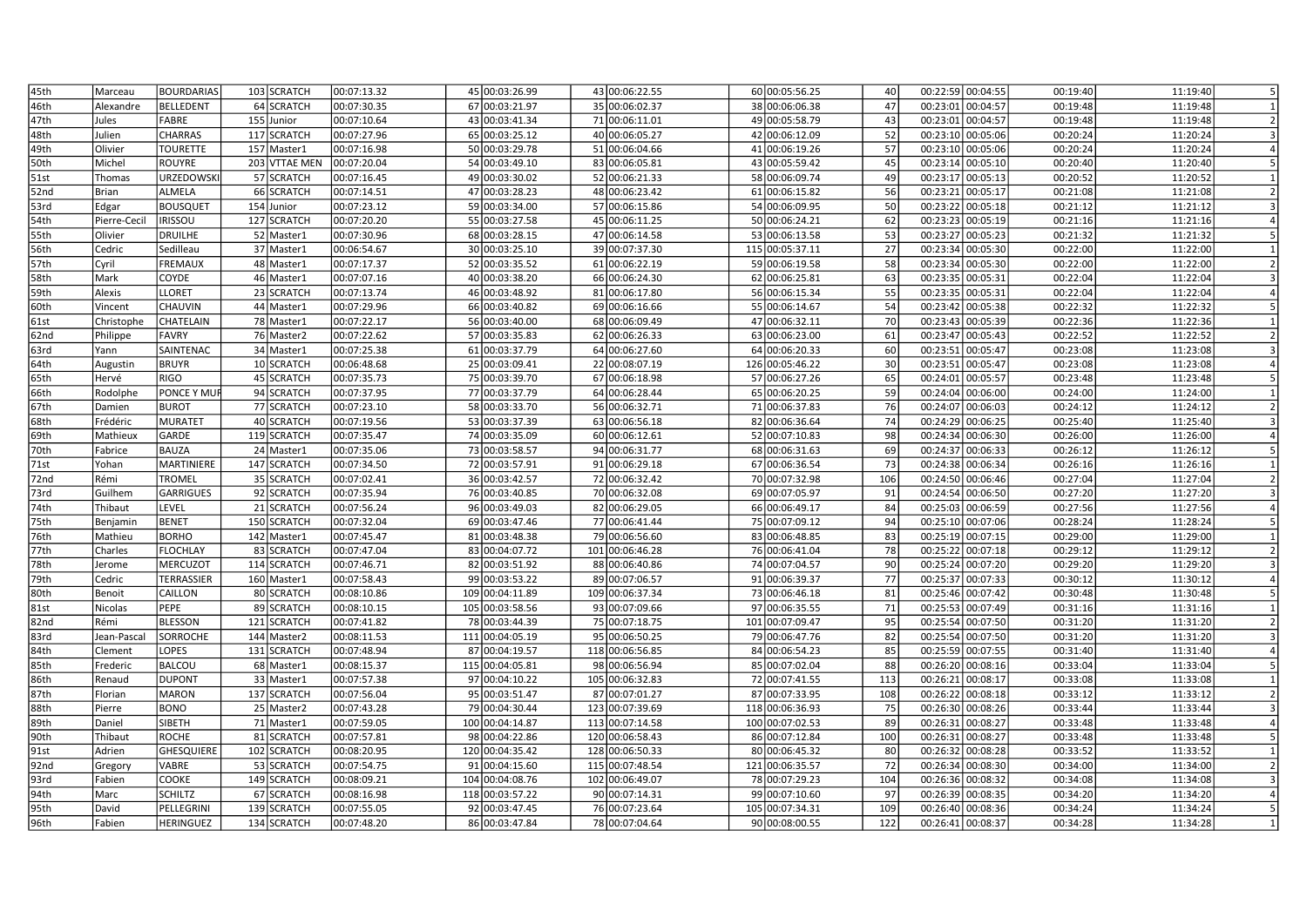| 97th  | Remi                   | <b>ROUX</b>         | 50 Master2    | 00:08:06.83 | 101 00:04:05.20 |     | 96 00:07:20.34  | 102 00:07:12.26 | 99  | 00:26:44 00:08:40    | 00:34:40 | 11:34:40 |
|-------|------------------------|---------------------|---------------|-------------|-----------------|-----|-----------------|-----------------|-----|----------------------|----------|----------|
| 98th  | Marceau                | <b>MONTESINOS</b>   | 130 Master2   | 00:07:47.11 | 84 00:04:05.25  |     | 97 00:07:27.21  | 108 00:07:27.81 | 103 | 00:26:47 00:08:43    | 00:34:52 | 11:34:52 |
| 99th  | Mathieu                | <b>EYMARD</b>       | 70 SCRATCH    | 00:07:25.91 | 63 00:03:29.10  |     | 50 00:09:12.05  | 145 00:06:43.42 | 79  | 00:26:50 00:08:46    | 00:35:04 | 11:35:04 |
| 100th | Sylvain                | <b>THIVOLLE</b>     | 120 SCRATCH   | 00:08:07.52 | 102 00:04:30.68 |     | 124 00:07:07.22 | 92 00:07:07.56  | 93  | 00:26:52 00:08:48    | 00:35:12 | 11:35:12 |
| 101st | Luc                    | <b>FOURIER Pier</b> | 69 SCRATCH    | 00:08:10.43 | 106 00:04:06.82 |     | 99 00:07:04.29  | 88 00:07:34.69  | 111 | 00:26:56 00:08:52    | 00:35:28 | 11:35:28 |
| 102nd | Antoine                | SOULIER             | 106 SCRATCH   | 00:08:19.86 | 119 00:03:51.39 |     | 86 00:07:07.73  | 93 00:07:38.84  | 112 | 00:26:57 00:08:53    | 00:35:32 | 11:35:32 |
| 103rd | Nadine                 | <b>SAPIN</b>        | 96 Femme      | 00:08:22.65 | 121 00:04:09.56 |     | 104 00:07:09.27 | 96 00:07:18.58  | 101 | 00:27:00 00:08:56    | 00:35:44 | 11:35:44 |
| 104th | Laurent                | <b>DRION</b>        | 73 SCRATCH    | 00:08:08.50 | 103 00:03:49.96 |     | 84 00:07:28.75  | 110 00:07:34.61 | 110 | 00:27:01 00:08:57    | 00:35:48 | 11:35:48 |
| 105th | William                | <b>VICOGNE</b>      | 49 Master1    | 00:07:50.48 | 89 00:03:48.76  |     | 80 00:09:06.57  | 144 00:06:26.20 | 64  | 00:27:12<br>00:09:08 | 00:36:32 | 11:36:32 |
| 106th | Franck                 | <b>CHEVRIER</b>     | 42 SCRATCH    | 00:07:50.01 | 88 00:04:06.93  | 100 | 00:07:10.55     | 98 00:08:21.73  | 128 | 00:27:29 00:09:25    | 00:37:40 | 11:37:40 |
| 107th | Nicolas                | RAIMBAULT           | 113 SCRATCH   | 00:08:15.68 | 116 00:04:26.55 |     | 122 00:07:09.19 | 95 00:07:43.02  | 114 | 00:27:34 00:09:30    | 00:38:00 | 11:38:00 |
| 108th | David                  | Guillon-cotta       | 105 Master1   | 00:08:26.48 | 125 00:04:14.14 |     | 112 00:07:22.98 | 104 00:07:33.13 | 107 | 00:27:36 00:09:32    | 00:38:08 | 11:38:08 |
| 109th | Bertrand               | PEYSSON             | 88 Master1    | 00:08:11.00 | 110 00:04:16.10 |     | 116 00:07:22.34 | 103 00:07:48.60 | 117 | 00:27:38 00:09:34    | 00:38:16 | 11:38:16 |
| 110th | Tristan                | <b>CLÉMENT</b>      | 108 SCRATCH   | 00:08:29.35 | 127 00:04:17.56 |     | 117 00:07:04.60 | 89 00:07:51.11  | 120 | 00:27:42 00:09:38    | 00:38:32 | 11:38:32 |
| 111th | Hugo                   | <b>HILAIRE</b>      | 148 SCRATCH   | 00:08:10.68 | 108 00:04:11.80 |     | 108 00:07:55.86 | 123 00:07:25.39 | 102 | 00:27:43 00:09:39    | 00:38:36 | 11:38:36 |
| 112th | Michel                 | DANIEL              | 122 VTTAE MEN | 00:08:10.45 | 107 00:04:52.00 |     | 137 00:07:38.60 | 117 00:07:06.15 | 92  | 00:27:47 00:09:43    | 00:38:52 | 11:38:52 |
| 113th | Gregory                | <b>DEMON</b>        | 59 Master1    | 00:08:43.16 | 132 00:04:31.71 |     | 126 00:07:36.90 | 114 00:07:10.17 | 96  | 00:28:01 00:09:57    | 00:39:48 | 11:39:48 |
| 114th | Florian                | <b>COSTE</b>        | 126 SCRATCH   | 00:08:15.30 | 114 00:03:58.45 |     | 92 00:07:08.22  | 94 00:08:41.74  | 134 | 00:28:03 00:09:59    | 00:39:56 | 11:39:56 |
| 115th | Eric                   | <b>DULCK</b>        | 159 Master2   | 00:08:23.38 | 123 00:04:11.98 | 110 | 00:07:28.77     | 111 00:08:04.81 | 124 | 00:28:08 00:10:04    | 00:40:16 | 11:40:16 |
| 116th | Gerald                 | <b>RUOT</b>         | 140 SCRATCH   | 00:08:24.77 | 124 00:04:11.29 |     | 107 00:07:28.09 | 109 00:08:18.13 | 127 | 00:28:22 00:10:18    | 00:41:12 | 11:41:12 |
| 117th | Laurent                | <b>COUPEL</b>       | 87 Master1    | 00:08:56.65 | 138 00:04:31.48 |     | 125 00:07:26.17 | 106 00:07:29.95 | 105 | 00:28:24 00:10:20    | 00:41:20 | 11:41:20 |
| 118th | Rémi                   | PELTIER             | 60 SCRATCH    | 00:08:29.14 | 126 00:04:26.33 |     | 121 00:07:38.31 | 116 00:07:57.59 | 121 | 00:28:31 00:10:27    | 00:41:48 | 11:41:48 |
| 119th | David                  | <b>REYNARD</b>      | 118 SCRATCH   | 00:08:15.85 | 117 00:04:10.40 |     | 106 00:07:26.60 | 107 00:08:41.00 | 133 | 00:28:33 00:10:29    | 00:41:56 | 11:41:56 |
| 120th | Julien                 | <b>FARREN</b>       | 91 SCRATCH    | 00:07:55.77 | 94 00:04:47.63  |     | 133 00:08:13.36 | 132 00:07:44.00 | 115 | 00:28:40 00:10:36    | 00:42:24 | 11:42:24 |
| 121st | Ewen                   | <b>ASTEGIANO</b>    | 55 SCRATCH    | 00:07:00.59 | 33 00:03:32.57  |     | 55 00:12:24.64  | 157 00:05:54.85 | 38  | 00:28:52 00:10:48    | 00:43:12 | 11:43:12 |
| 122nd | Philippe               | <b>BARRETEAU</b>    | 72 SCRATCH    | 00:08:23.25 | 122 00:04:51.72 |     | 136 00:07:35.65 | 112 00:08:29.59 | 130 | 00:29:20 00:11:16    | 00:45:04 | 11:45:04 |
| 123rd | Robert                 | <b>CHAMBRE</b>      | 79 SCRATCH    | 00:08:45.73 | 134 00:04:13.66 |     | 111 00:07:45.21 | 120 00:08:42.93 | 136 | 00:29:27 00:11:23    | 00:45:32 | 11:45:32 |
| 124th | Louis                  | <b>DESERAUD Je</b>  | 165 Master2   | 00:08:36.71 | 129 00:04:39.05 |     | 129 00:08:11.35 | 129 00:08:03.11 | 123 | 00:29:30 00:11:26    | 00:45:44 | 11:45:44 |
| 125th | Fabrice                | <b>FAUCHER</b>      | 107 Master1   | 00:08:59.08 | 139 00:04:21.02 |     | 119 00:08:00.36 | 125 00:08:23.29 | 129 | 00:29:43 00:11:39    | 00:46:36 | 11:46:36 |
| 126th | Julien                 | MAZOYER             | 163 SCRATCH   | 00:08:49.07 | 136 00:04:48.46 |     | 134 00:07:51.17 | 122 00:08:15.72 | 126 | 00:29:44 00:11:40    | 00:46:40 | 11:46:40 |
| 127th | Benoit                 | LANARD              | 136 SCRATCH   | 00:09:24.37 | 148 00:04:58.04 |     | 140 00:07:36.88 | 113 00:07:50.99 | 119 | 00:29:50 00:11:46    | 00:47:04 | 11:47:04 |
| 128th | Estelle                | <b>RELAVE</b>       | 95 Femme      | 00:08:54.54 | 137 00:05:02.30 |     | 143 00:08:10.43 | 128 00:07:49.27 | 118 | 00:29:56 00:11:52    | 00:47:28 | 11:47:28 |
| 129th | Louis                  | <b>MINGUEZ</b>      | 158 Master2   | 00:09:03.17 | 141 00:04:46.12 |     | 132 00:07:59.18 | 124 00:08:11.98 | 125 | 00:30:00 00:11:56    | 00:47:44 | 11:47:44 |
| 130th | Emmanuel               | VARAGNAT            | 151 Master1   | 00:08:40.40 | 130 00:05:06.74 |     | 147 00:08:08.81 | 127 00:08:53.57 | 137 | 00:30:49 00:12:45    | 00:51:00 | 11:51:00 |
| 131st | Philippe               | <b>MARQUES</b>      | 128 Master1   | 00:09:03.48 | 142 00:04:39.23 | 130 | 00:08:25.35     | 134 00:09:31.30 | 143 | 00:31:39 00:13:35    | 00:54:20 | 11:54:20 |
| 132nd | Muriel                 | <b>LANTUS</b>       | 99 Femme      | 00:09:39.79 | 150 00:04:49.43 |     | 135 00:08:46.10 | 136 00:08:39.09 | 132 | 00:31:54 00:13:50    | 00:55:20 | 11:55:20 |
| 133rd | Alexandre              | <b>EGOLF</b>        | 141 Master2   | 00:09:17.30 | 146 00:04:56.36 |     | 139 00:08:58.77 | 141 00:08:55.65 | 138 | 00:32:08 00:14:04    | 00:56:16 | 11:56:16 |
| 134th | Joel                   | POUJADE             | 109 Master1   | 00:08:41.03 | 131 00:05:02.37 |     | 144 00:09:14.53 | 147 00:09:13.24 | 140 | 00:32:11 00:14:07    | 00:56:28 | 11:56:28 |
| 135th | Adrien                 | <b>AVIGNANT</b>     | 85 SCRATCH    | 00:08:44.40 | 133 00:06:34.64 |     | 159 00:08:28.50 | 135 00:08:42.30 | 135 | 00:32:29 00:14:25    | 00:57:40 | 11:57:40 |
| 136th | Juliette               | Courtigne           | 97 Femme      | 00:09:54.40 | 154 00:05:15.49 |     | 149 00:08:48.67 | 138 00:08:32.61 | 131 | 00:32:31 00:14:27    | 00:57:48 | 11:57:48 |
| 137th | Jérémy                 | <b>FIOCCO</b>       | 104 SCRATCH   | 00:09:11.33 | 143 00:04:45.41 |     | 131 00:08:46.76 | 137 00:09:55.10 | 147 | 00:32:38 00:14:34    | 00:58:16 | 11:58:16 |
| 138th | Léo                    | <b>GAZANION</b>     | 65 SCRATCH    | 00:07:52.72 | 90 00:03:42.99  |     | 73 00:14:21.56  | 159 00:06:56.47 | 87  | 00:32:53 00:14:49    | 00:59:16 | 11:59:16 |
| 139th | Lucas                  | <b>DUROVRAY</b>     | 115 SCRATCH   | 00:09:25.37 | 149 00:05:00.01 |     | 141 00:08:57.81 | 140 00:09:44.59 | 144 | 00:33:07 00:15:03    | 01:00:12 | 12:00:12 |
| 140th | Elian                  | <b>IMBERT</b>       | 54 SCRATCH    | 00:09:55.70 | 155 00:05:04.09 | 145 | 00:08:58.81     | 142 00:09:14.73 | 141 | 00:33:13 00:15:09    | 01:00:36 | 12:00:12 |
| 141st | Didier                 | <b>ARNAUD</b>       | 132 Master2   | 00:08:46.81 | 135 00:04:33.62 |     | 127 00:08:12.71 | 130 00:11:41.65 | 154 | 00:33:14 00:15:10    | 01:00:40 | 12:00:12 |
| 142nd | Luc                    | AYME                | 201 VTTAE MEN | 00:09:15.95 | 144 00:05:19.25 |     | 151 00:08:12.81 | 131 00:10:32.98 | 151 | 00:33:20 00:15:16    | 01:01:04 | 12:00:12 |
| 143rd | Fabrice                | <b>ALCINDOR</b>     | 63 SCRATCH    | 00:09:52.53 | 153 00:05:18.22 |     | 150 00:09:03.85 | 143 00:09:16.68 | 142 | 00:33:31 00:15:27    | 01:01:48 | 12:00:12 |
| 144th | Elina                  | <b>GARRIGUES</b>    | 98 Femme      | 00:10:00.66 | 156 00:05:01.95 |     | 142 00:09:21.68 | 148 00:09:08.08 | 139 | 00:33:32 00:15:28    | 01:01:52 | 12:00:12 |
| 145th | Pierre-Charles DUMAZER |                     | 138 SCRATCH   | 00:09:51.57 | 152 00:04:52.39 |     | 138 00:09:13.63 | 146 00:09:54.62 | 146 | 00:33:52 00:15:48    | 01:03:12 | 12:00:12 |
| 146th | Pierre                 | <b>MERIGUET</b>     | 161 SCRATCH   | 00:09:19.50 | 147 00:05:22.02 |     | 153 00:08:56.02 | 139 00:10:32.48 | 150 | 00:34:10 00:16:06    | 01:04:24 | 12:00:12 |
| 147th | Johann                 | <b>BAUDOUIN</b>     | 56 Master1    | 00:09:47.32 | 151 00:05:51.40 |     | 156 00:09:57.13 | 151 00:10:13.37 | 149 | 00:35:49 00:17:45    | 01:11:00 | 12:00:12 |
| 148th | Franck                 | <b>SIMONNET</b>     | 123 Master1   | 00:07:48.15 | 85 00:03:43.29  |     | 74 00:18:01.29  | 162 00:06:55.52 | 86  | 00:36:28 00:18:24    | 01:13:36 | 12:00:12 |